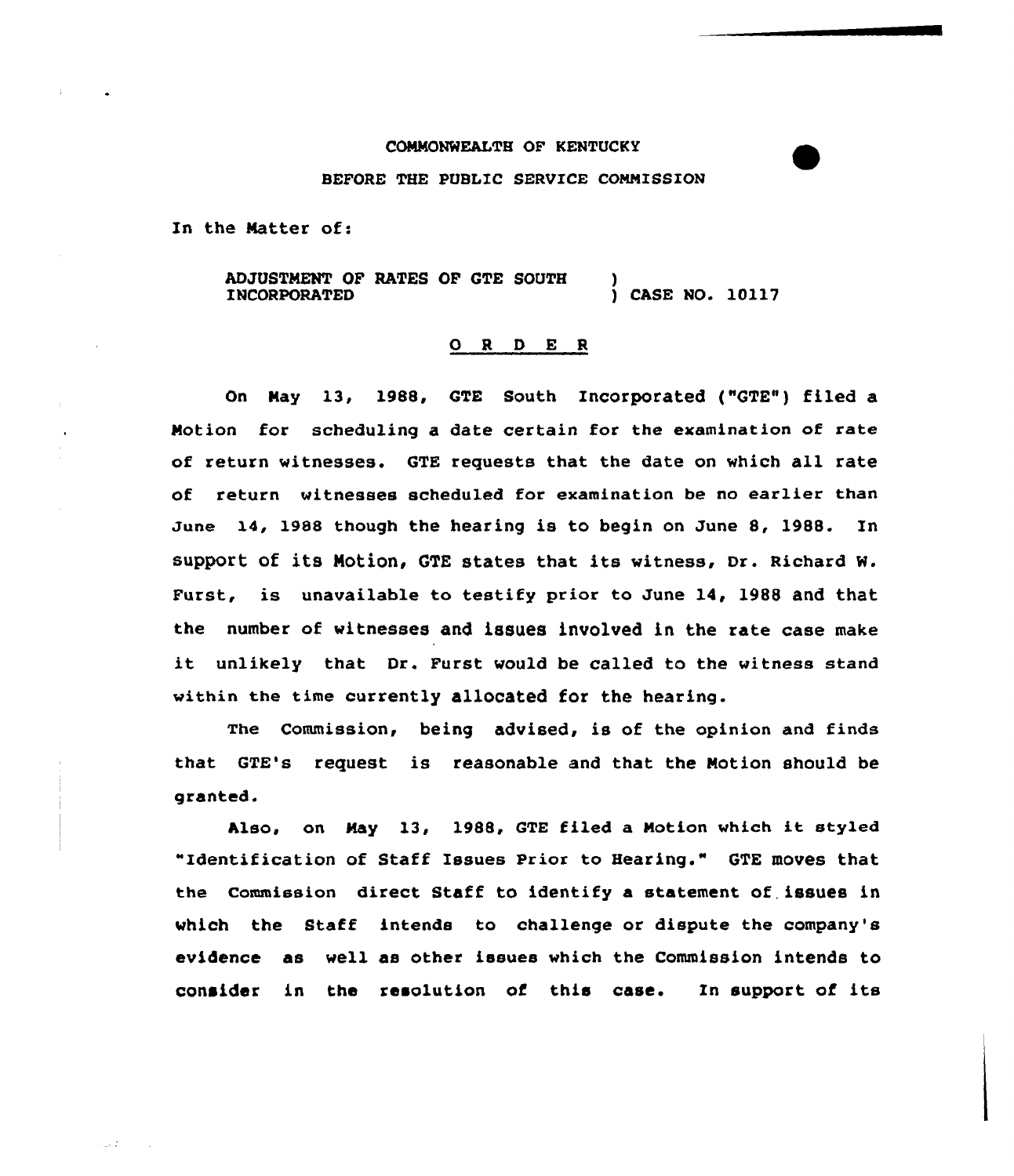Notion, GTE states that an informal practice of such a statement has been developed.

The Commission, being advised, is of the opinion and finds that the Notion is reasonable and should be granted. The commission has directed its staff to produce a statement of issues which, in the opinion of the Staff, w111 be used to decide the case. Such issues list is to be issued after GTE has responded to all requests for information which are pending, but no later than June 3, 1988. It is the Commission's intention that such issues list be beneficial to GTE and intervenors in identifying issues which may be considered in the resolution of this case, but it is not contemplated that the Staff in its cross-examination or the Commission will necessarily be restricted from addressing issues which may not appear on the issues list.

IT IS THEREFORE ORDERED that:

1. The rate of return witnesses for QTE and the intervenors shall not be called to the witness stand prior to June 14, 1988.

2. Staff shall produce an issues list no later than June 3, 1988.

3. Such issues list shall not be deemed as a limitation on the Staff's cross-examination during the hearing nor the CommiseiOn in the COnSideration of issues for the resolution of this case.

 $-2-$